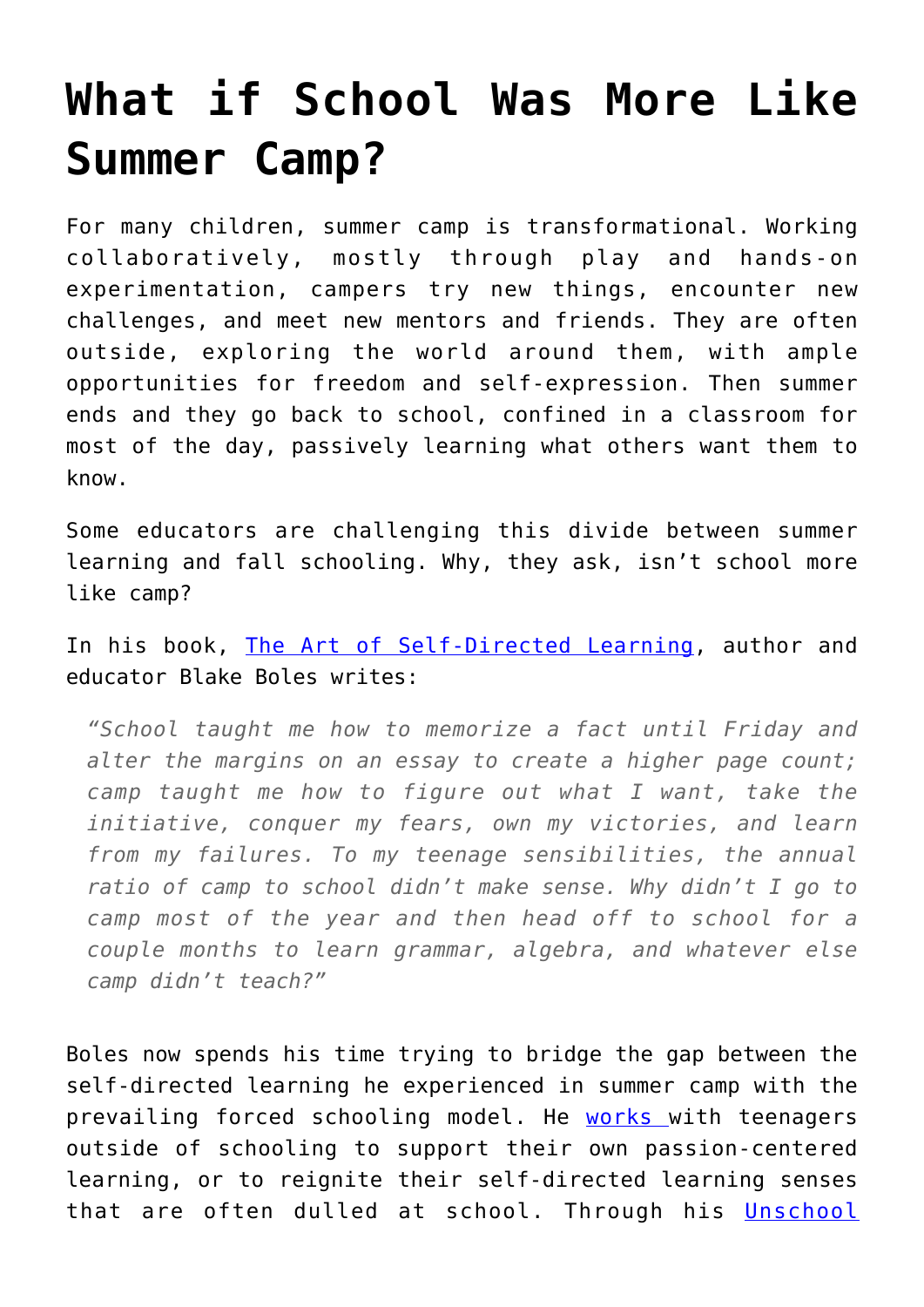[Adventures](http://www.unschooladventures.com/) program, Boles leads extensive, multi-week trips around the world for teenagers throughout the year. His goal of extending the benefits of summer camp past summer is being realized with hundreds of young people who learn by being fully immersed in the people, places, and things around them.

In Massachusetts, educators are also blurring the lines between summer camp learning and academic year schooling. At [Parts & Crafts,](https://www.partsandcrafts.org/) a self-directed learning center just outside of Boston, summer camps with long waiting lists provide young people with the freedom to explore their own interests and passions, while helpful facilitators are available to assist.

Parts & Crafts, a community makerspace that encourages creativity and innovation through hands-on tinkering, building, and collaboration, continues its summer camp philosophy of self-directed learning throughout the academic year. It offers a schooling alternative program for local homeschoolers, as well as an after-school program, where young people are free to learn without coercion.

Away from the fetters of the standard compulsory schooling model, summer programming provides a glimpse of what education could be. A mix of public and private organizations, churchbased groups, neighborhood co-ops, and family-focused arrangements combine to nurture and nourish children all season.

In summer, children have more opportunities for play and hands-on discovery, and become more active participants in their lives rather than passive onlookers. With interactive camps, engaging summer activities through local organizations, and closer connections with their own family members, it is no wonder that most young people would prefer not to go back to school come fall. Perhaps we should look more to summer for the solutions to our school-year woes, and challenge a system that puts more emphasis on containment than freedom.